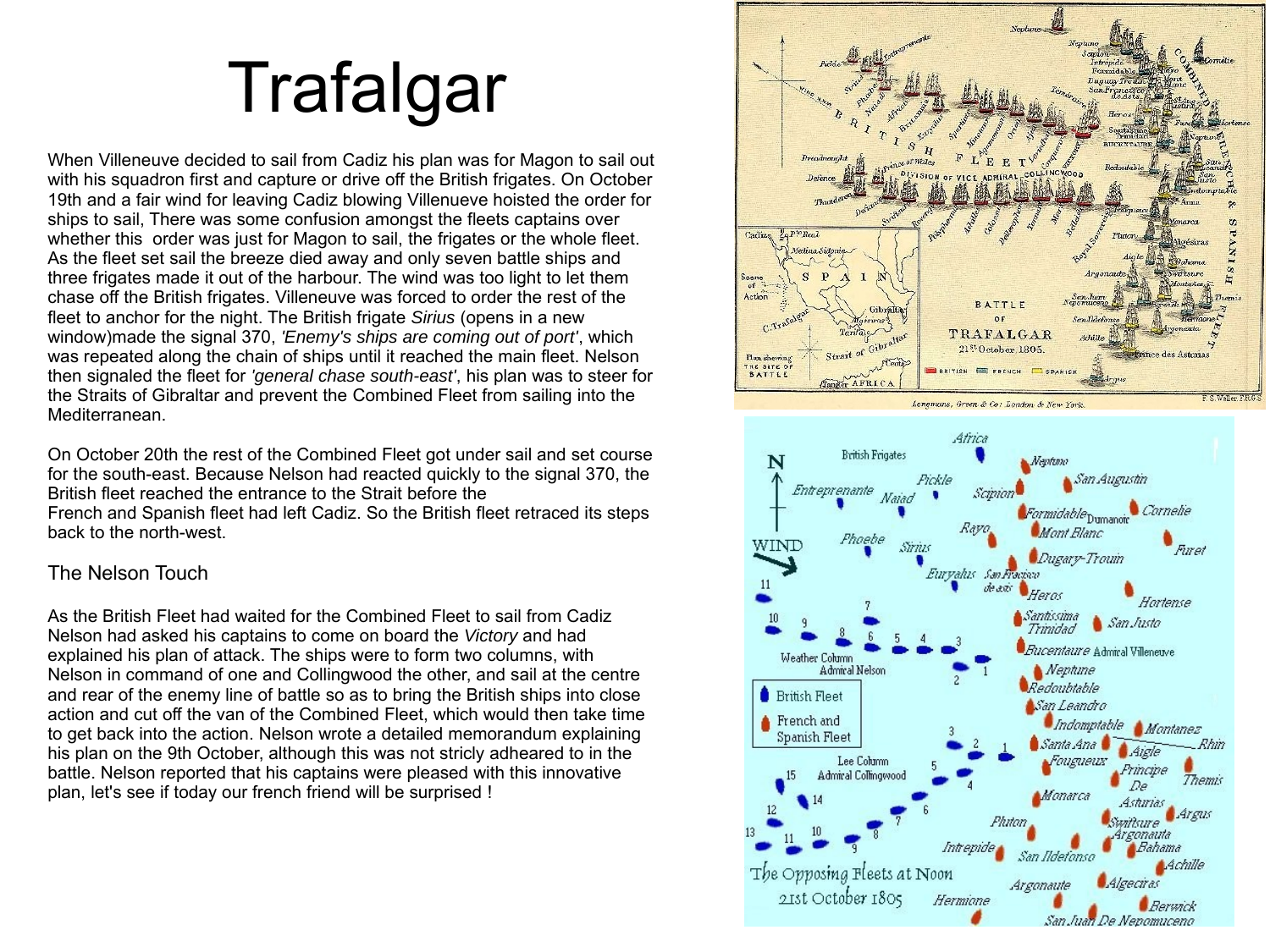# Déploiement, Victoire, Spéciale

**Déploiement** : Les français et les espagnols forment une ligne de bataille lâche sur toute la longueur de la table et les anglais deux colonnes

#### **Spécial :**

٠

- Afin de simuler que les anglais sont de meilleurs canonniers appliquer « Good aimed » sans limite : quand un domage 0 est tiré tirer un dégât supplémentaire.
- Pour simuler la meilleur tenu des anglais au feu, les équipages anglais bénéficient de « Well trained gunner » sans limite : il n'y a pas de laps de temps pour recharger entre deux salves

**Terrain** : sortir de la carte équivaut à couler ( points voint à l'adversaire)

**Vents :** Nord est ( plein vent pour les deux camps)

#### **Objectif et conditions de victoires :**

- Le jeux s'arrête quand plus de 50% de la flotte est détruite soit 9 navires pour les franco-espagnol et 7 pour les anglais
- Le camp qui a l*e plus haut score* gagne ( Coût des bateaux voir ordre de bataille)
- *Mort subite* : Si l'Orient est coulé la bataille s'arrête immédiatement pour les franco-espagnol et c'est une victoire Anglaise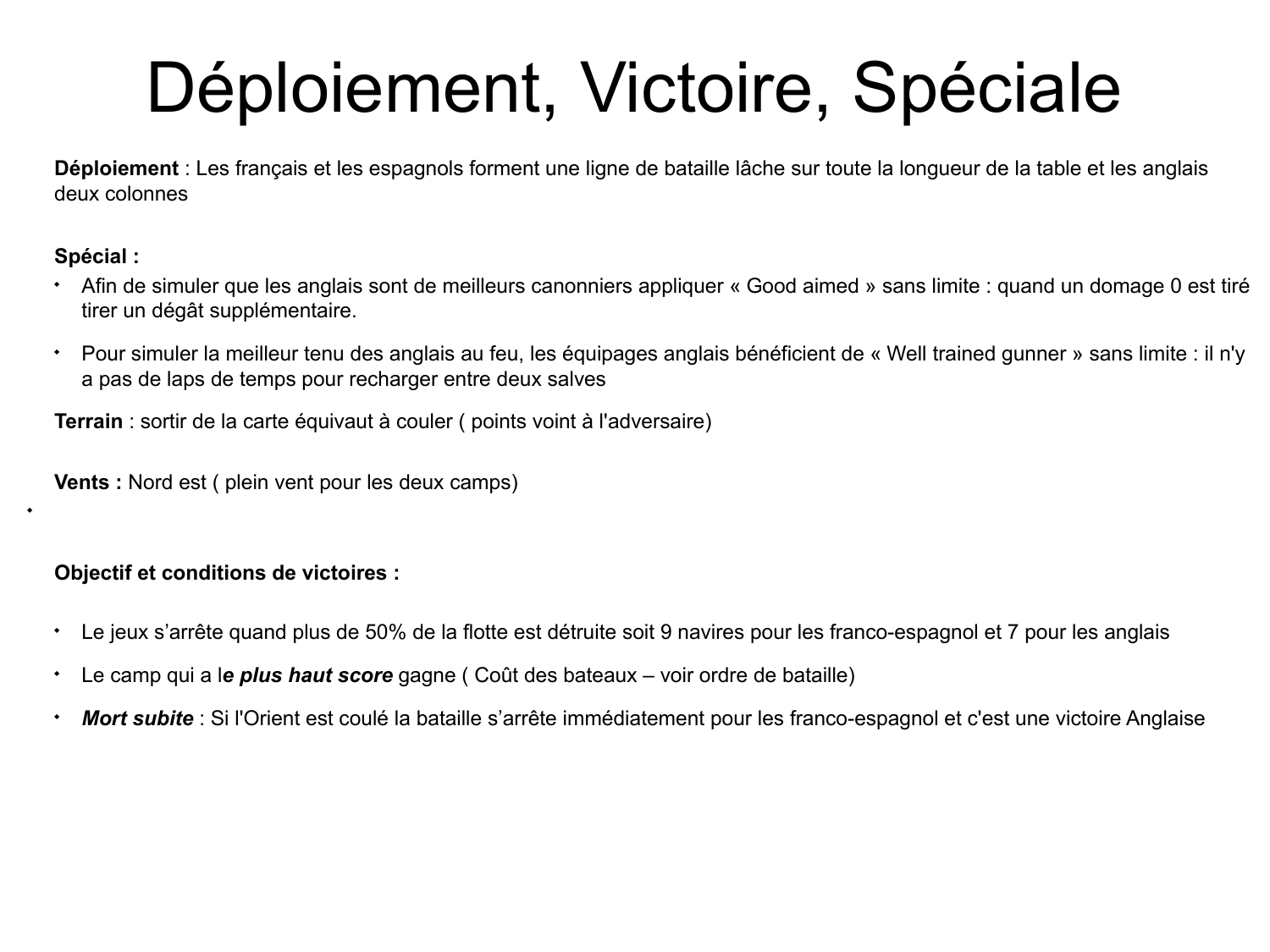### Français

**COMMERCE DE BORDEAUX FVFILLE GENEREUX PROSERPINE MONTAGNE AQUILON ARTESIEN SAN FRANCISCO DE ASIS IF BERWICK CONDE DE REGLA SANTA ANA IMPERIAL** ORIFNT **HFRMIONF COURAGEUSE REAL CARLOS DUGUAY-TROUIN** 

## Ordre de bataille Franco-Espagnol pour 6 joueurs